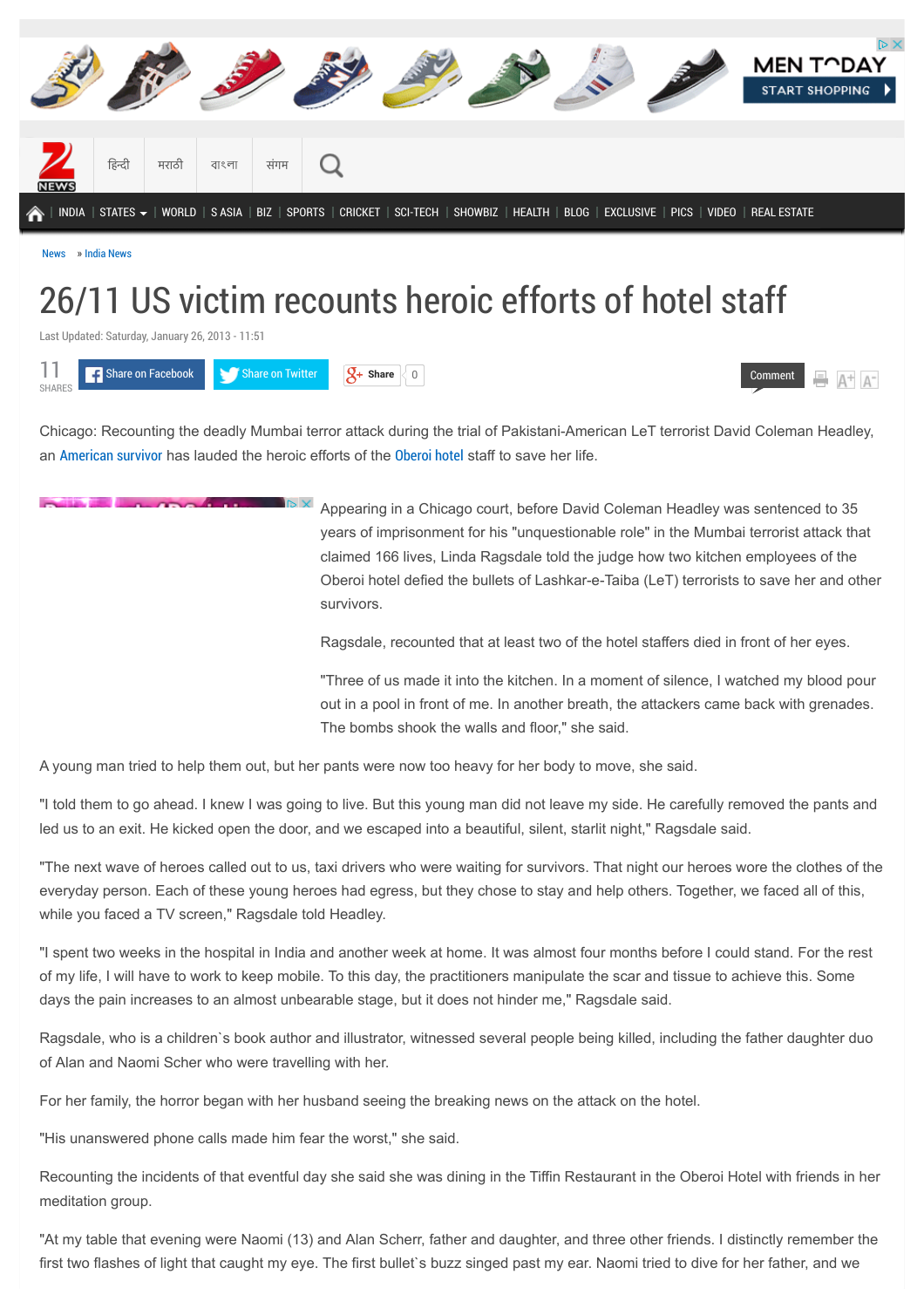hurried to get her under the table," she said.

"In those next moments, I saw bullets hit their first targets. Among them, my friend Michael. The bullet took his shoulder in a red rage. So many bullets blanketed that room that the waves of heat clouded my vision," Ragsdale said.

"I have never been exposed to people who wanted to kill innocent, unarmed people, no concept of the kind of people who would ever hunt survivors. If I had known, I would have laid my body over 13-year-old Naomi," the 26/11 survivor said.

"She was the same age as my own daughter back at home. I would have not hesitated to give my life. I opted to cover my friend Michael, who I assumed was playing dead in the clearing by our table. I had no idea that Michael had sustained three additional bullet wounds," Ragsdale said.

The shooting began again, she said in a court room amid pin-drop silence.

"The attackers were coming table to table to execute any survivors. Alan told us to play dead, but I could not. We lay there waiting for the shooter to arrive. I remembered not feeling a person, not a being coming towards me, but the void of life, the absence of life walking closer. I waited for it to turn the corner," she said.

"My heart broke when I saw it. It was just a boy, a boy who held the same physique as my older son," she said referring to the terrorist.

"I wondered if he had ever been told, told and held by his mother how much he was loved. His fear was palpable in his posture, timid stride, but unexplainable, because he held the fire power against defenseless diners," Ragsdale said.

"I laid my head down before he saw me. There was only one thought in my mind and heart. If I live, I`ll be fine. If I die, I`ll be fine. There`s a rat-a-tat-tat, and the bullet struck me. One, two, three. In actuality, it was one bullet," she said recounting her experience.

"The bullet entered above my heart, travelled along my spinal column, passing through my stomach cavity, nicking my stomach, and finally exiting out the top of my thigh. The length of the scar measures nearly three feet. The impact knocked me out," she recounted.

"While unconscious, the young man emptied his gun into my friends. I awoke to hear Naomi take her last breath. I lifted my head, and I saw the carnage of war in a place where moments before friends and families were enjoying their meals," Ragsdale said as she tried to control her tears.

Ragsdale told Headley in court that she was not revengeful and would not send or train anyone to kill him for the crime he committed four years ago.

"I didn`t bring home terrorism. I brought home the power of love, forgiveness, and joy. My work is blessed by this scar. It validates the need for us to actively and universally engage in teaching of peace, forgiveness, and love. It inspires others to release themselves from the anchors of their darkest moments," she told Headley in the court room.

"I don`t know you. I know you only from the testimony in this courtroom. In this light and understanding, I would not kill you, nor would I send other people to kill you, nor would I train others, nor would I come back in 30 years and attack an arbitrary location in Pakistan to kill innocent people as retribution for your actions," Ragsdale told the terrorist, who appeared to be emotionless and was looking to the ground.

PTI

First Published: Saturday, January 26, 2013 - 11:50

#### **FROM AROUND THE WEB**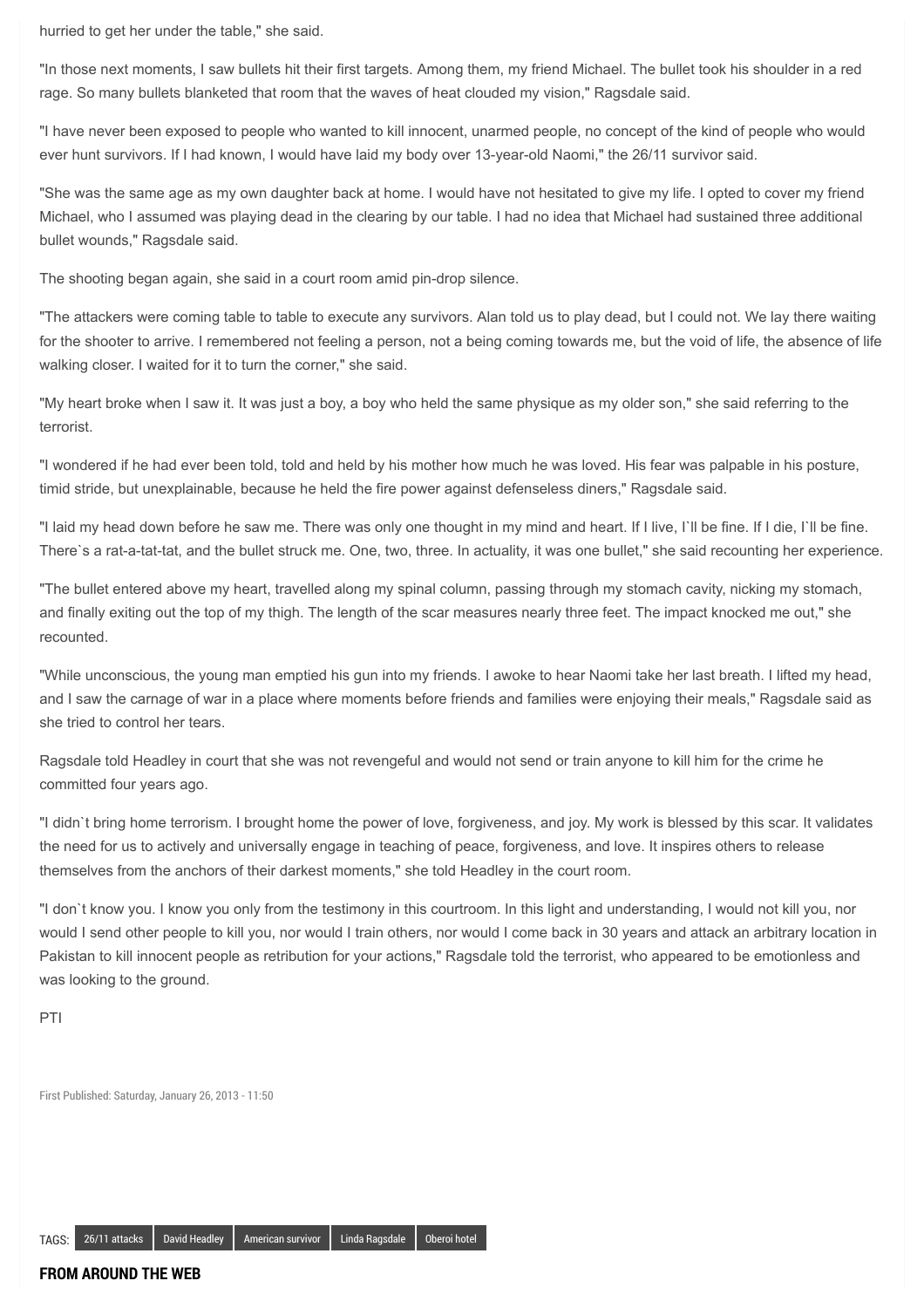

[What fun is happening when you go to sleep](http://youtu.be/uj0v1BgzUdc?utm_source=outbrain&utm_medium=referral&utm_content=swarm-tvc-type03&utm_campaign=aim) at night? Watch now to find out. YouTube



And So It Began… [Sparta: War of Empires](http://plarium.com/en/strategy-games/sparta-war-of-empires/?plid=67283&pxl=outbrain&publisherid=SP_EN_ROW_New_Pool_Test) Sparta



[Preparing for Buyable Pins: Pinterest User](https://www.jumpshot.com/preparing-for-buyable-pins-pinterest-user-behavior-analysis-for-q2-of-2015/?utm_source=Outbrain&utm_medium=content&utm_content=Pinterest_BuyablePins&utm_campaign=Outbrain_Pinterest) Behavior Analysis for Q2 of 2015 Preparing for Buyable Pins



[What Going On With the Tiny Newborns in](http://www.ozy.com/acumen/whats-wrong-with-all-those-little-newborns/40384?utm_source=Outbrain&utm_medium=CPC&utm_campaign=INTL%20-%20All%20Clicks%20ALL%20Devices) Korea? OZY



[Kissing Cousins, and Sisters and Brothers](http://www.ozy.com/fast-forward/kissing-cousins-and-sisters-and-brothers/41716?utm_source=Outbrain&utm_medium=CPC&utm_campaign=INTL%20-%20All%20Clicks%20ALL%20Devices) OZY



[Find out which nationalities are the most](https://ad.doubleclick.net/ddm/trackclk/N5532.1599088.OUTBRAIN.COM/B8673710.120813307;dc_trk_aid=293675026;dc_trk_cid=62482706) productive abroad The Economist



[Bolshoi Is Not Renewing Acid Attack](http://www.nytimes.com/2015/07/31/arts/dance/bolshoi-is-not-renewing-acid-attack-victims-contract.html?WT.mc_id=2015-AUGUST-OTB-INTL_AUD_DEV-0801-0831&WT.mc_ev=click&ad-keywords=IntlAudDev) Victim's Contract New York Times



[Amy Schumer, Louis C.K. Among Jon](http://artsbeat.blogs.nytimes.com/2015/07/31/amy-schumer-louis-c-k-among-jon-stewarts-final-daily-show-guests/?WT.mc_id=2015-AUGUST-OTB-INTL_AUD_DEV-0801-0831&WT.mc_ev=click&ad-keywords=IntlAudDev) Stewart's Final 'Daily Show' Guests New York Times



[The Secret Way to Save Hundreds of Dollars](http://www.thebarefootnomad.com/travel-tips/hold-your-horses-a-better-way-to-book-your-hotel-with-travelpony/) on Luxury hotels The Barefoot Nomad

Recommended by Outbrain

### **MORE FROM ZEENEWS**

| <b>INDIA</b>                                                                      | <b>WORLD</b>                                                                         | <b>SPORTS</b>                                                                    | <b>ENTERTAINMENT</b>                                                                     | <b>HEALTH</b>                                                                     | <b>INDIA</b>                                                   |
|-----------------------------------------------------------------------------------|--------------------------------------------------------------------------------------|----------------------------------------------------------------------------------|------------------------------------------------------------------------------------------|-----------------------------------------------------------------------------------|----------------------------------------------------------------|
| <b>BJP slams Sonia on her</b><br>criticism of Naga accord                         | <b>China's Army tests loyalty of</b><br>civilian personnel                           | <b>Six Indian distance runners</b><br>to train in Kenya                          | <b>Mohit Suri's exciting</b><br>musical journey                                          | <b>Eating refined carbs ups risk</b><br>for depression                            | <b>BJP slams Sonia</b><br>criticism of Naga                    |
| <b>Court allows video</b><br>conferencing proceedings<br>against Jundal           | <b>SE Asia warns of `increased</b><br>tensions' over South China<br>Sea              | Just wanted to bat for long:<br>Ajinkya Rahane<br><b>Himmat Rai in Top 10 at</b> | <b>Nawaz Modi Singhania to</b><br>train 'Indian Idol Junior'<br><b>contestants</b>       | <b>Bihar provides dialysis</b><br>service at half the market<br>rates             | <b>Court allows vide</b><br>conferencing pro<br>against Jundal |
| Sadhvi Prachi stokes<br>controversy, says 'there are<br>terrorists in Parliament' | <b>Thousands evacuated as</b><br><b>Taiwan readies for biggest</b><br>typhoon of 201 | <b>Manila</b><br><b>MORE FROM SPORTS</b>                                         | <b>Fire on 'Badi Doooor Se</b><br><b>Aaye Hain' set</b><br><b>MORE FROM ENTERTAIMENT</b> | <b>Thinking skills linked to</b><br>heart disease risk<br><b>MORE FROM HEALTH</b> | Sadhvi Prachi sto<br>controversy, says<br>terrorists in Parli  |
| <b>MORE FROM INDIA</b>                                                            | <b>MORE FROM WORLD</b>                                                               |                                                                                  |                                                                                          |                                                                                   | <b>MORE FROM INDIA</b>                                         |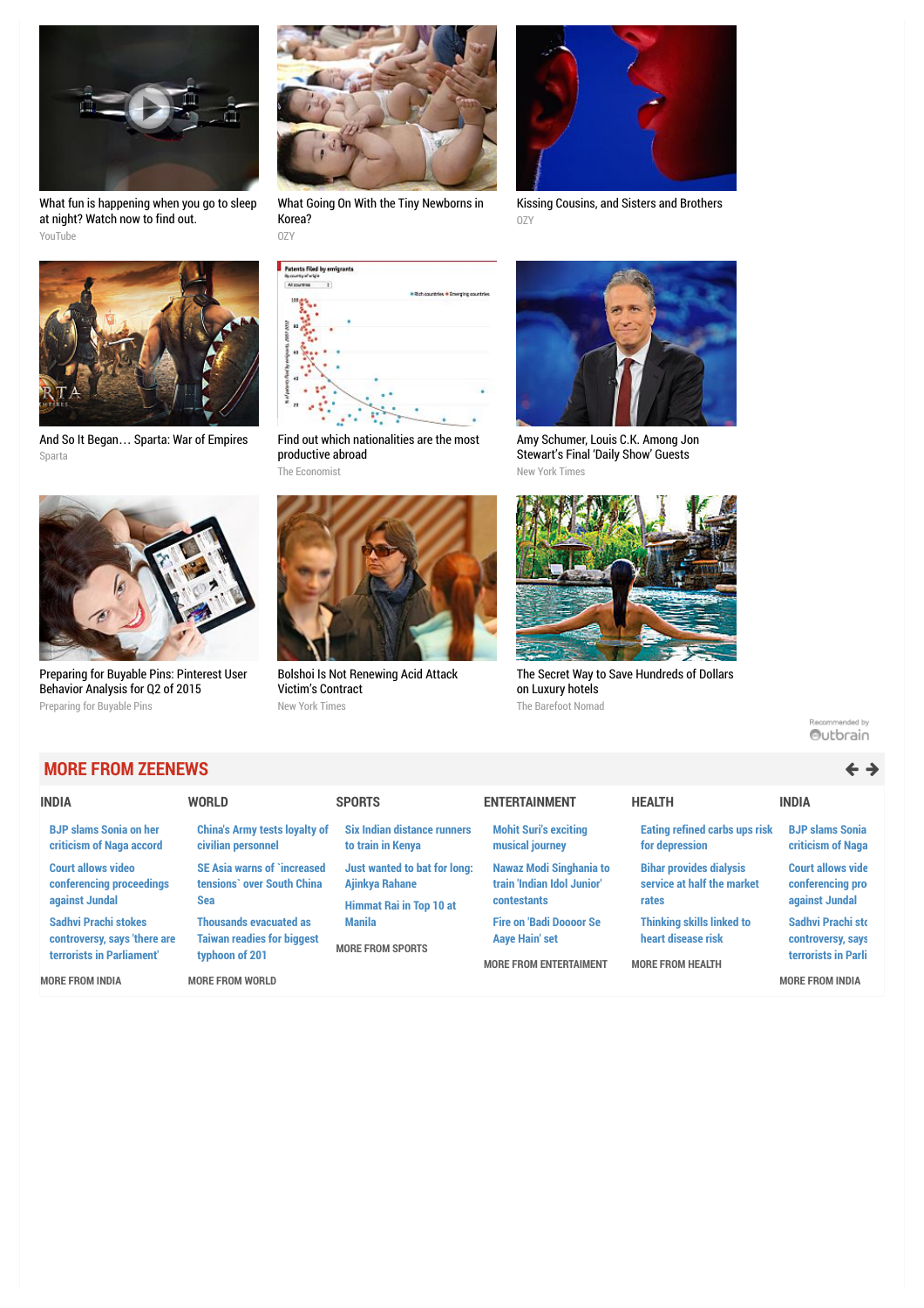### Related News

**[India feels its stand vindicated on Pak](http://zeenews.india.com/news/india/india-feels-its-stand-vindicated-on-pak-role-in-26/11-attacks_1641606.html) role in 26/11 attacks**

**[Pakistan yet to hand over voice sample](http://zeenews.india.com/news/india/pakistan-yet-to-hand-over-voice-sample-of-eight-26/11-accused_1641468.html) of eight 26/11 accused**

**[Want to see 26/11 perpetrators brought](http://zeenews.india.com/news/india/want-to-see-26/11-perpetrators-brought-to-justice-us_1640032.html) to justice: US**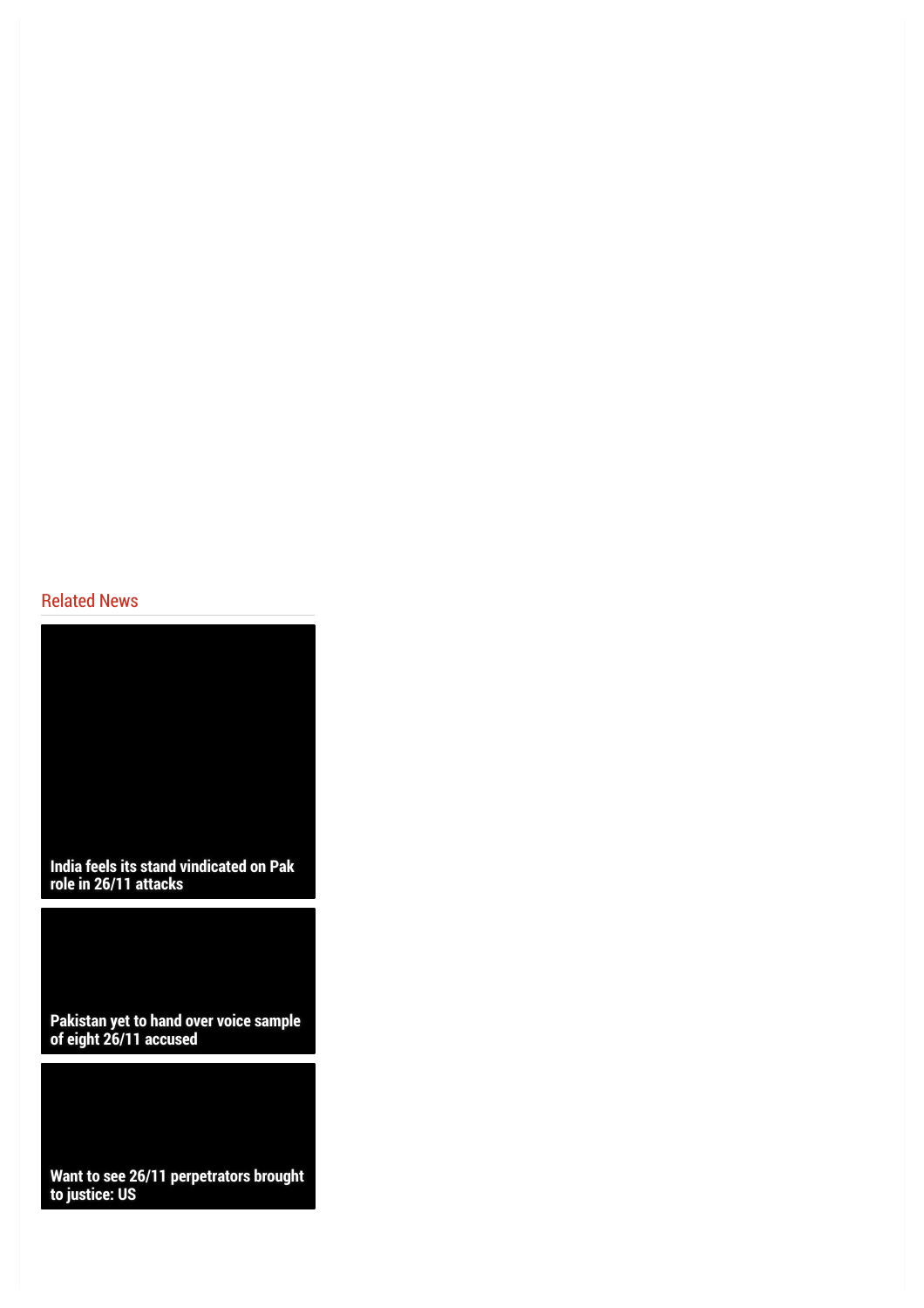

 $\blacksquare \square \square$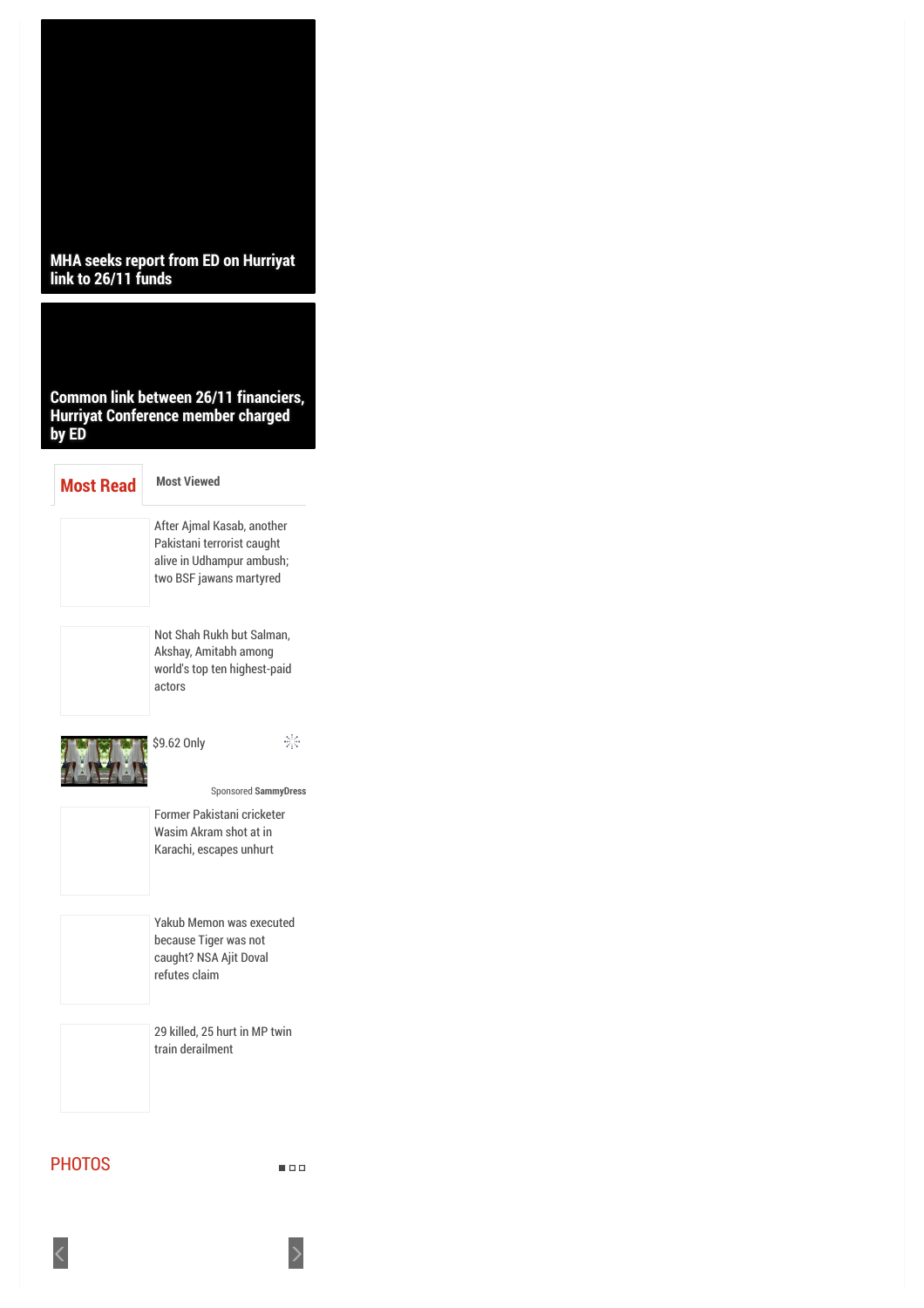

#### TOP VIDEOS

Congress continues protest [for 3rd day over suspension](http://zeenews.india.com/news/videos/top-stories/congress-continues-protest-for-3rd-day-over-suspension-of-its-mps_1642572.html) of its MPs

Sushma Swaraj pleads [innocence in Lalit Modi case](http://zeenews.india.com/news/videos/top-stories/sushma-swaraj-pleads-innocence-in-lalit-modi-case_1642612.html)



Delhi: Politics over [skyrocketing onion prices](http://zeenews.india.com/news/videos/top-stories/delhi-politics-over-skyrocketing-onion-prices_1642582.html)

## MORE FROM OTHER SECTIONS



'Bangistan' is not anti[religion: Ritesh Sidhwani](http://zeenews.india.com/entertainment/movies/bangistan-is-not-anti-religion-ritesh-sidhwani_1642838.html)

Salman Khan hit-and-run case: Why was [statement of driver not recorded, asks lawyer](http://zeenews.india.com/entertainment/celebrity/salman-khan-hit-and-run-case-why-was-statement-of-driver-not-recorded-asks-lawyer_1642836.html)



Beware! Bariatric surgery [may make you drunk faster](http://zeenews.india.com/news/health/health-news/beware-bariatric-surgery-may-make-you-drunk-faster_1642720.html)

[Stress can weaken self](http://zeenews.india.com/news/health/health-news/stress-can-weaken-self-control-study_1642667.html)control: Study